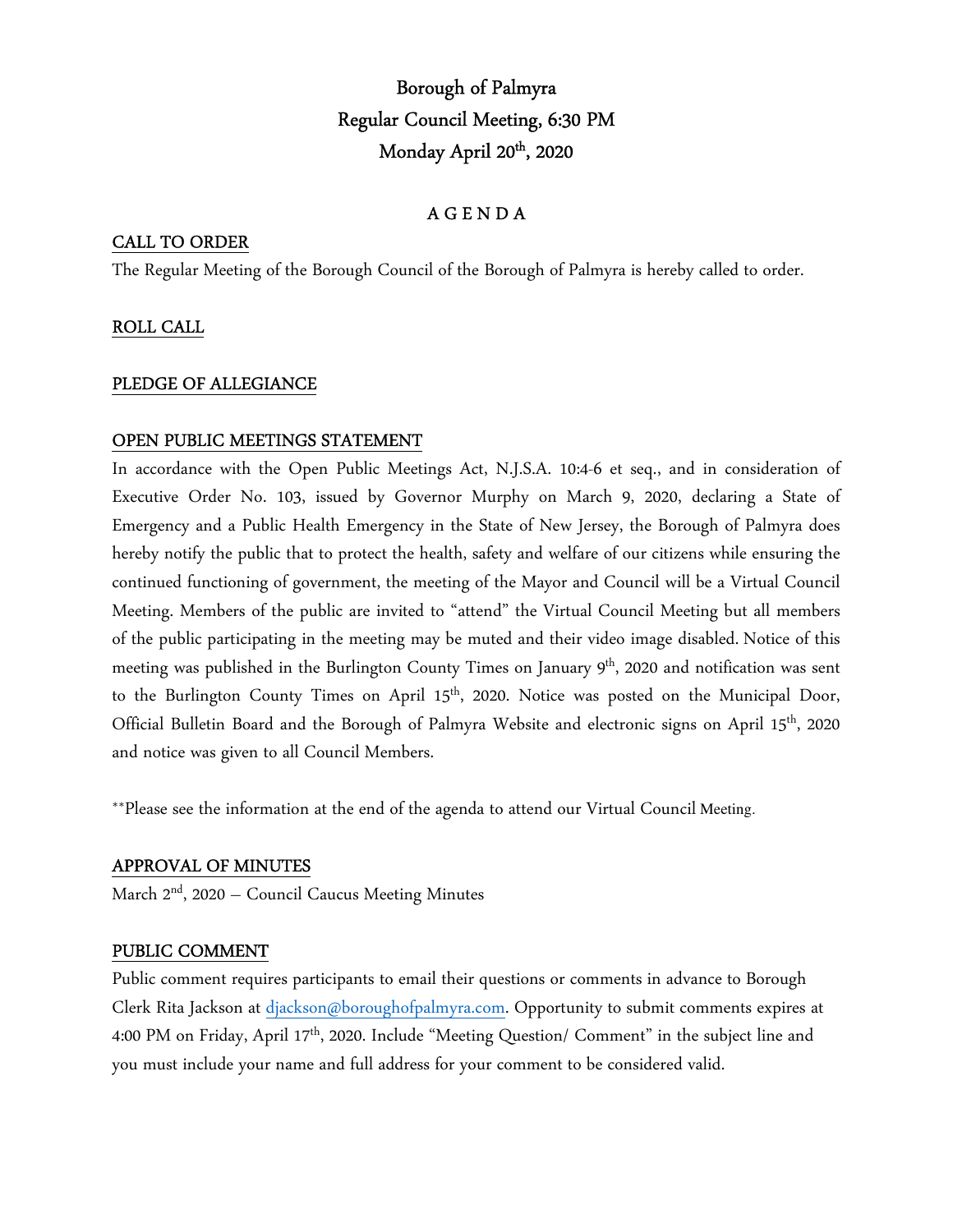Comments submitted in a timely and complete manner may be reviewed and read during the virtual Council Meeting and/or it may be necessary to follow-up with persons submitting comments at a later date. All comments will become part of the record and included with the Meeting Minutes. Comments should be limited to no more than (2) two minutes.

#### ORDINANCE ON FIRST READING (Public Hearing May 18<sup>th</sup>, 2020 at 6:30 pm)

Ordinance 2020-03 An Ordinance of the Borough of Palmyra Appropriating the Sum of \$25,000.00, from the Capital Improvement Fund, For the Intersection Landscaping Improvements in the Borough of Palmyra

#### ORDINANCE ON SECOND READING (Public Hearing)

Ordinance 2020-01 An Ordinance to Exceed Municipal Budget Appropriation Limits and To Establish A CAP Bank (N.J.S.A. 40A:4-45.14).

Ordinance 2020-02 An Ordinance of the Borough of Palmyra, County of Burlington, State of New Jersey, Authorizing the Sale of Real Property (Block 120 Lot 4 on the Tax Map of the Borough of Palmyra) Pursuant to N.J.S.A. 40:12-13(b) 1 Et seg.

#### RESOLUTIONS Consent Agenda

Resolution 2020-100 to Resolution 2020-120 will be enacted as a single motion, if any resolution needs additional discussion it will be removed from the consent agenda and voted on separately.

Resolution 2020-100, Resolution amending The Veterans Affairs Council Committee Members for 2020.

Resolution 2020-101, Resolution of the Borough of Palmyra rejecting all bids received for the Sanitary Sewer Replacement- Public Road Pump Station Elimination Project as they significantly exceed the Engineer's Estimate per ERI's Recommendation Letter dated March 11<sup>th</sup>, 2020.

Resolution 2020-102, Resolution Refunding Street Opening Permit Fee to Tanya Hamlin in the amount of \$255.63.

Resolution 2020-103, Resolution Awarding the Intersection Landscaping Contract to Gower's Landscaping Inc. in the Amount of 24,940.00 per ERI's letter of Award Recommendation dated April 7 th, 2020, Subject to Certification of Funds by CFO.

Resolution 2020-104, Resolution Refunding the Overpayment of Certificate of Occupancy/Resale Inspection Fees to Howard Lipton in the amount of \$80.00

Resolution 2020-105, Resolution Certifying Compliance of the Governing Body with the United States Equal Employment Opportunity Title VII of the Civil Rights Act of 1964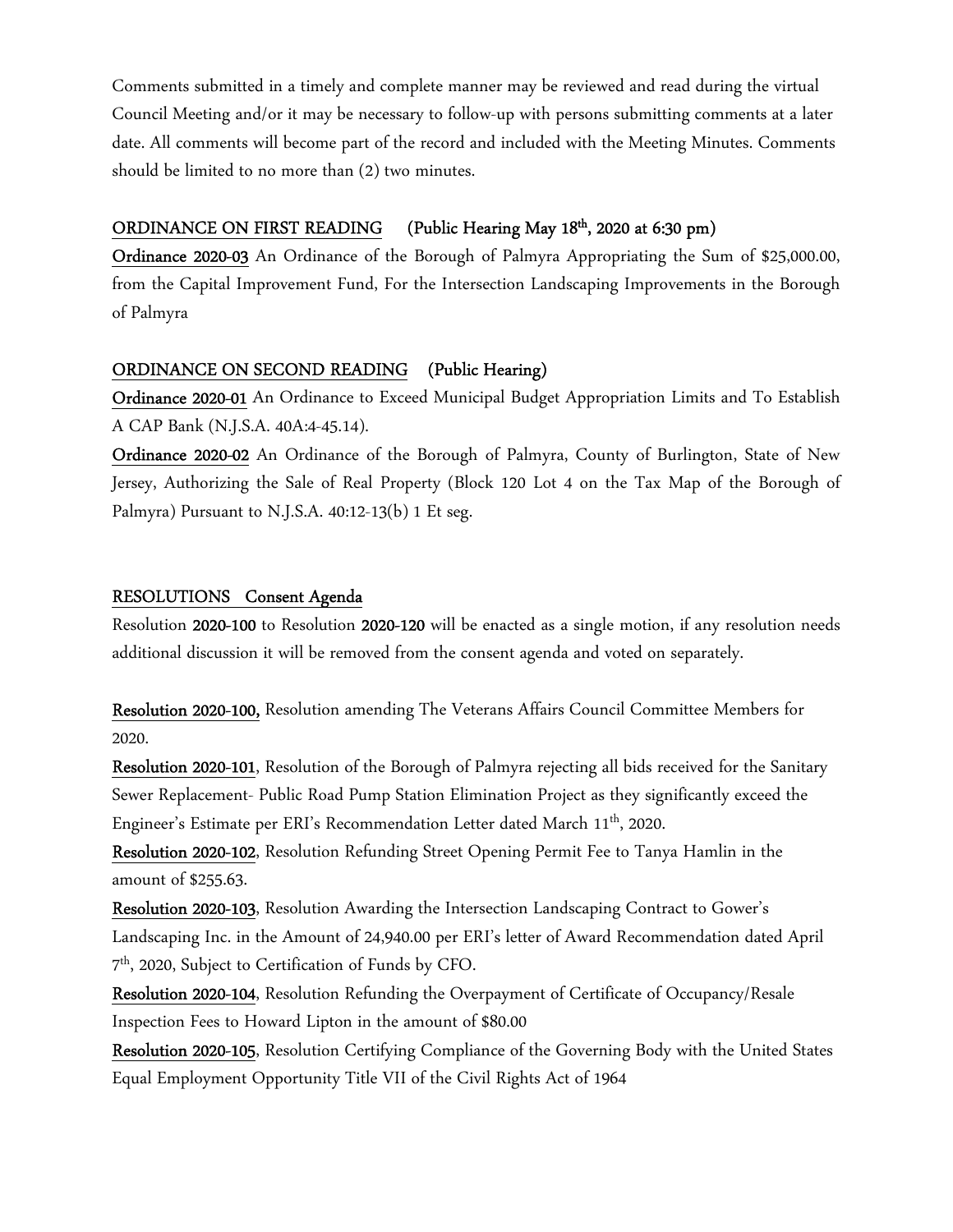Resolution 2020-106, Resolution Authorizing the extension of Amendment to Conditional Redeveloper Designation and Interim Cost Agreement with Stock Development Group, Inc. Pursuant to the Local Redevelopment and Housing Law N.J.S.A. 40A:12A-1 ET, Seq.

Resolution 2020-107, Resolution Authorizing a Mutual Aid Agreement with the Borough of Riverton for Vital Statistics Services due to the COVID-19 Pandemic and shall be in force until terminated by both parties.

Resolution 2020-108, Resolution Authorizing the Palmyra Police Department COVID-19 Mutual Aid Agreement with several municipalities and shall be in force until terminated by all parties

Resolution 2020-109, Resolution Awarding Change Order #6 to Charles Marandino LLC for the 2018 Road Improvement Program Project resulting in a decrease of \$20,766.16 for a New Adjusted Contract Price of \$837,787.64 per ERI'S Letter Dated April 8<sup>th</sup>, 2020.

Resolution 2020-110, Resolution Appointing James Brett to a full time Public Works Driver/Laborer Position at the Hourly rate of \$17.50 Retroactive to April 6th, 2020.

Resolution 2020-111, Resolution Extending the Appointment of John Yansick as Part-time Public Works Driver/Laborer for 6 months until October 31<sup>th</sup>, 2020 with no increase in pay.

Resolution 2020-112, Resolution Authorizing Emergency Temporary Appropriations

Resolution 2020-113, Resolution Approving Participation with the State of New Jersey Federal Grant Program Administered by the Division of Criminal Justice, Department of Law and Public Safety

Resolution 2020-114, Resolution Approving LOSAP Eligible Volunteers for the 2019 in Accordance with Chapter 21: A1 of the Code of the Borough of Palmyra Entitled "Fire Department Length of Service Awards Point System"

Resolution 2020-115, Resolution Authorizing the Tax Collector to Process Third Quarter "Estimated" Tax Bills, Due August 1st, 2020

Resolution 2020-116, Resolution Approving the Issuance of Towing Contract Permit to Helmrich's/ HEI Towing Effective April 20<sup>th</sup>, 2020 thru December 31<sup>st</sup>, 2022, in Accordance with Ordinance 2017-06 for the Borough of Palmyra

Resolution 2020-117, Resolution Authorizing the Award of a Contract to South Jersey Turf Consultants, LLC per their various proposals for artificial and natural turf maintenance in the total amount of \$27,541.98 subject to pay-to-play and other state bidding requirements and per the Chief Financial Officer's certification.

Resolution 2020-118, Resolution Approving Ronald Priest III as an Active Member of the Palmyra Fire Department

Resolution 2020-119, Resolution Authorizing the Payment of Bills for the Month of March 2020 in the Amount of \$1,882,695.68.

Resolution 2020-120, Resolution Authorizing the Payment of Bills for the Month of April 2020 in the Amount of \$1,817,010.81.